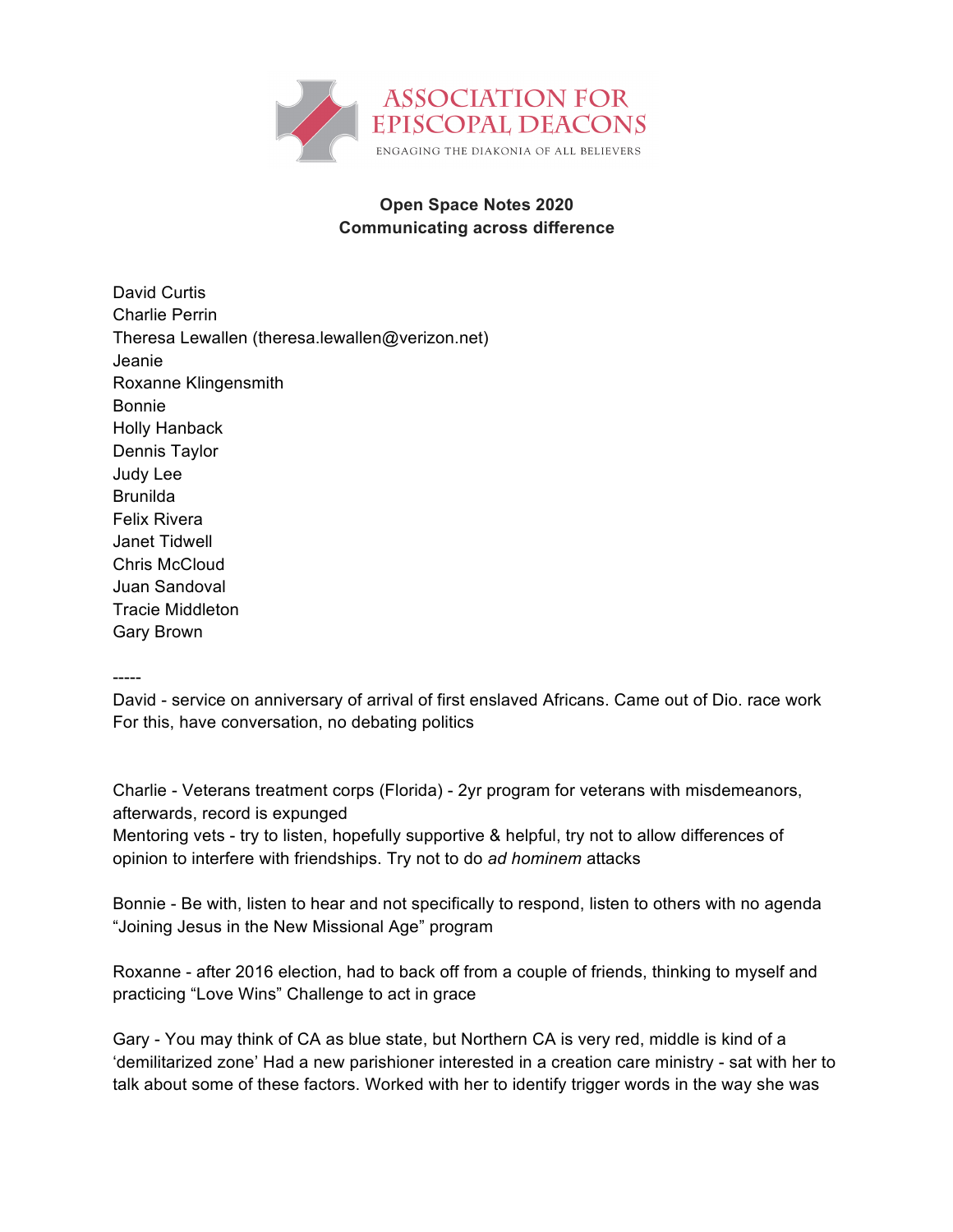describing her project. We are feeling our way through how to do this in a way that honors the goal of creation care and also the diversity of the group.

It's important not to make people wrong. How to blend different viewpoints in the reality of a context.

Roxanne - prophetic voice is difficult when preaching on borders - very sensitive topics. How do we bring people along with us.

Bonnie - civil discourse

Roxanne - *Reclaiming Jesus* is good material

Theresa - *Love Your Enemies* by Arthur C. Brooks (Catholic, from a conservative think tank) people were so anxious about this, it was almost like hearing confession. Praying for enemies, moving away from contempt

Tracie - Living Room Conversations, Crucial Conversations, Crucial Accountability

Brunilda - in years past, in PR, they celebrated the Year of Reconciliation - with God, man, creation, based on love, and the acceptance of diversity

Each homily talked about reconciliation; we had workshops and activities (ex: cleaning beaches, swamps, how to comport self with others)

Was successful

This year, celebrating Year of Mission, nevertheless, keeping the reconciliation topic a focus

David - in Richmond, 12 Episcopal churches in small geographic location, from mission to cathedral size, very diverse/ecclectic

How do we engage in reconciliation as a region. Working group of a few churches, trying to create a curriculum to run academic year (Sept. 2020 - 2021) Look at a range (racial (not just B/W), gender, LGBTQI, etc). Resources primarily related to African American / White How do we be White in a society that's becoming less white? How do we move past fear about giving up positions?

There are some churches not willing to do this work. By doing it as a region, people in some of those churches are still able to access it.

Chris - When talking about diversifying reconciliation to include discussion with Latinx, etc. it can be a deflection. But B/W issues are the impetus of every other 'ism' we try to work with. This is the work I do regularly. Don't fall prey to the deflective conversation - it actually minimizes/dilutes the work on the original sin of this country.

Sacred Ground was created for this reason.

Have to also understand the divide between race and class - a divisive tool that has been used throughout our history.

When we get microfocused on LGBTQIA, etc. we can lose sight of the main work that needs to be done - have to make progress on that first.

Our church has contributed so greatly to some of the issues we live in; reconciliation is extraordinarily important.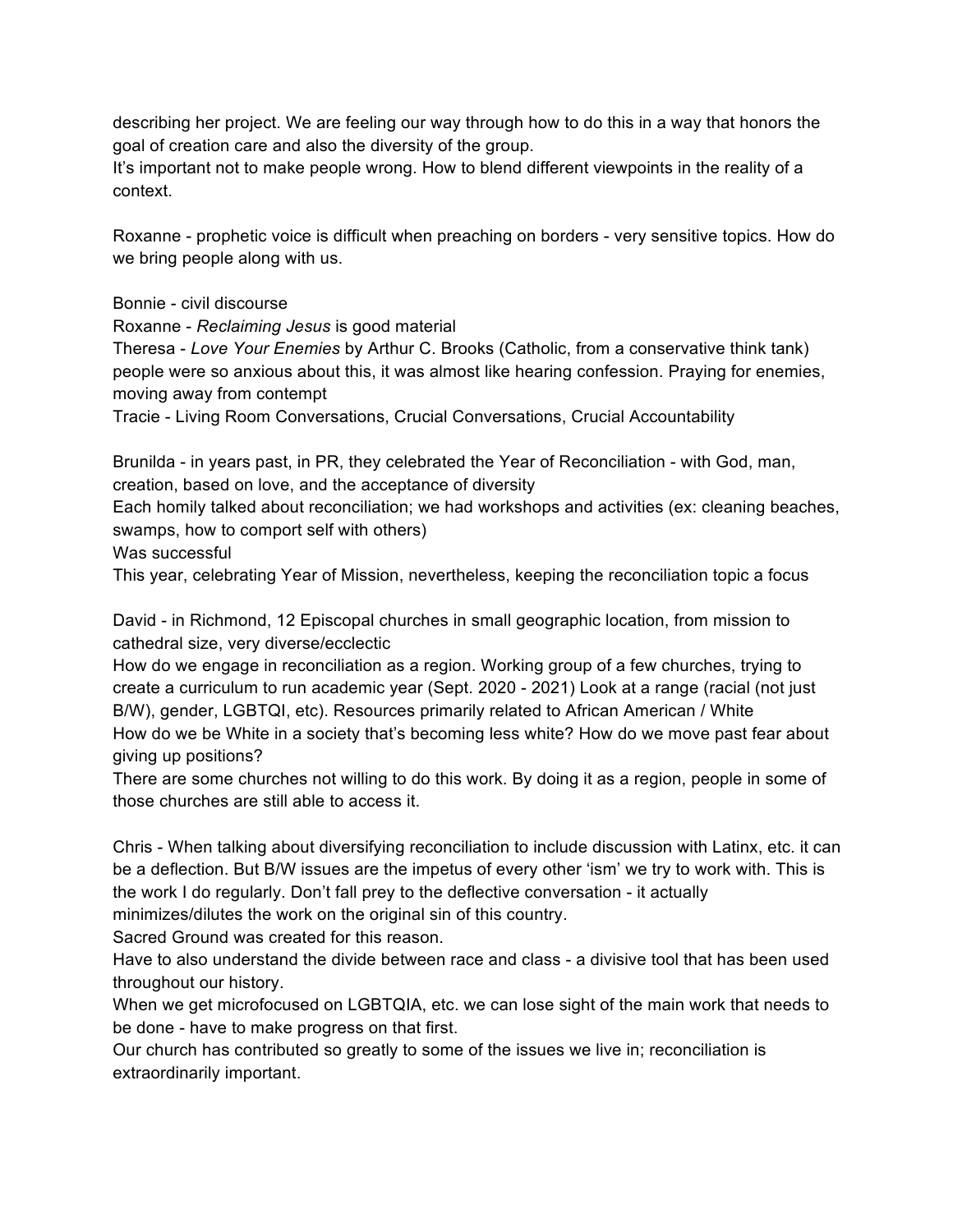Until we can face up to who we are as a church in relation to this issue, we're not doing ourselves any favors by fanning out.

Charlie - grew up in Brooklyn in Bay Ridge - very whilte; b4 I was in the Navy, I knew almost no POC. Once there, I met POC in bootcamp, on submarine, etc and learned that the differences I'd heard about were not accurate. It's important that we get to know each other. Now live in a 55+ community in Cent. FL; lot of environmentalists live there, and they are politically not what I'd expect. Have to get to know each other.

Bonnie - need trust in order to build relationship. I need to understand / claim my own white privilege to be able to have fruitful interaction with POC. Maybe if you try to get too wide, you won't get anywhere; need to focus deeply in one area. If you lightly skim everything, may not accomplish anything.

## ==============

What are we doing as deacons in our role within the church to insert reconciliation into the life of the church and communitiy

David - writing Prayers of the People; for example, we alternate between naming leaders and not naming. Now also pray for grace and courage to hold elected officials accountable. Added another prayer related to love and civility as moving into an uncivil time. In preaching, grace has been a consistent theme.

Judy (AL) - encouraging people to get it outside the doors. Racism is insidious there; we live pretending it doesn't exist, but it does. I find it frustrating how to get it spoken out loud.

Felix - from NY (puerto rican) - there was a sense of community among a wide diversity; one of the things I can recall that I don't see now, is there was a sense of community. People took an interest in one another. We've lost connection with our neighbors. We have to take risks, go with a sense of humility, spend time in community, listen. Spend a lot of time trying to understand the suffering that they are going through, empathize, pray. Slow down, take interest to get to know our community. When we don't know, we're scared, and it creates a barrier of fear.

Theresa - there are people in our parish who don't feel safe because they sit 'on the opposite side of the aisle.' We have opportunities to write, invite people. We are reliving much of the Jim Crow strategies. How can we bring that back up to the surface?

Chris - basing connections in Baptismal Covenant. Choices (to come to church, for ex.). How are we going to live into that outside the walls of the church? That can make it less threatening. Difference between Gospel politics and partisan politics. How we dance the dance is very important. We should take opportunities to improve preaching skills, for instance. Reconciliation - running shelter - will God ever forgive me for <br>
2 Ashes to Go - lots of conversations, interfaith, etc - Muslim man asking for ashes when I told him what it was about - "Remember that you are dust." That is universal. Job is to remind people how beloved they are.